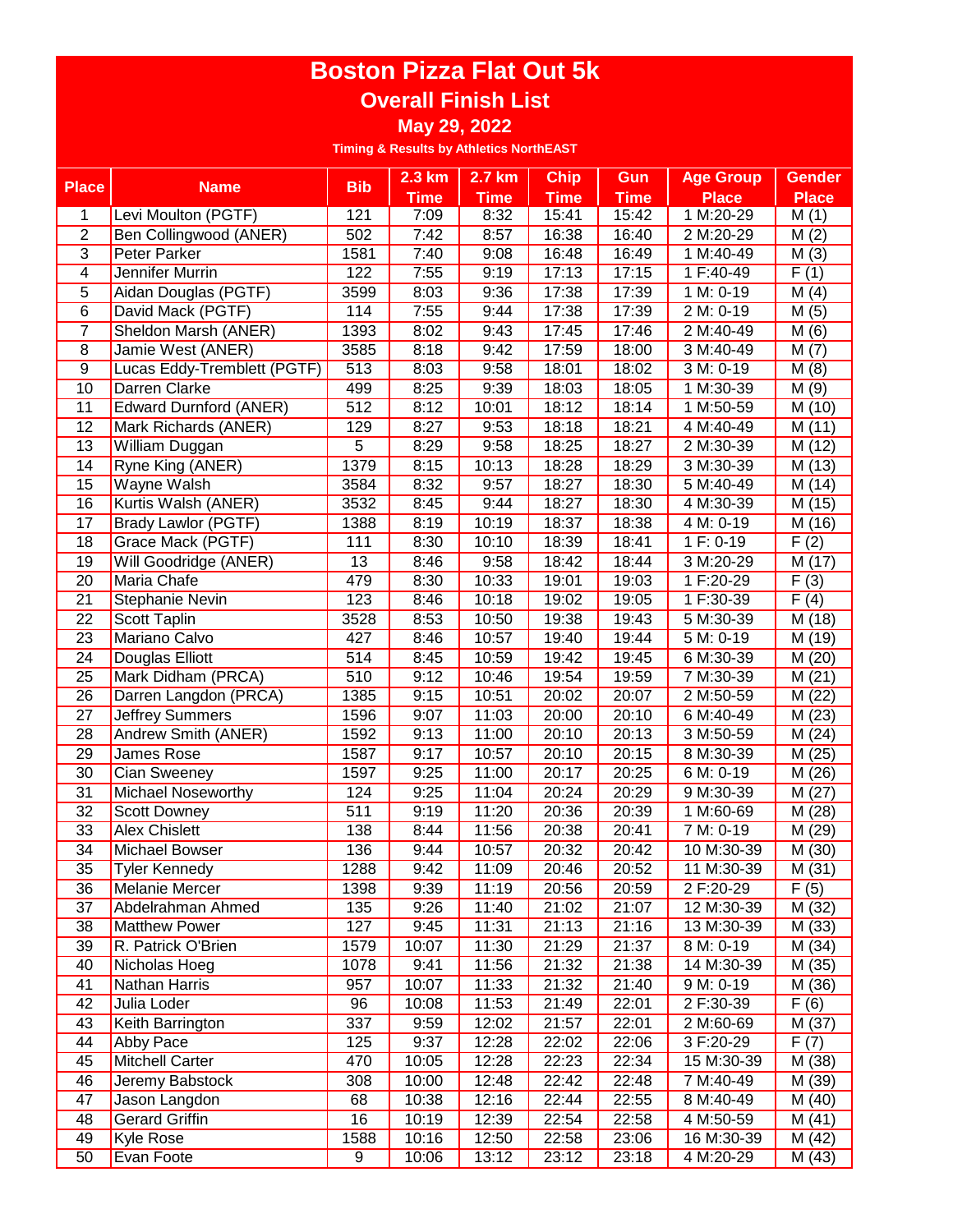## **Boston Pizza Flat Out 5k Overall Finish List**

**May 29, 2022**

**Timing & Results by Athletics NorthEAST**

|                 |                             | <b>Bib</b>      | $2.3$ km    | 2.7 km      | <b>Chip</b> | Gun         | <b>Age Group</b>       | <b>Gender</b>          |
|-----------------|-----------------------------|-----------------|-------------|-------------|-------------|-------------|------------------------|------------------------|
| <b>Place</b>    | <b>Name</b>                 |                 | <b>Time</b> | <b>Time</b> | <b>Time</b> | <b>Time</b> | <b>Place</b>           | <b>Place</b>           |
| 51              | <b>Lloyd Dawe</b>           | 508             | 10:28       | 12:51       | 23:15       | 23:19       | 3 M:60-69              | M (44)                 |
| $\overline{52}$ | Joshua Handrigan            | $\overline{25}$ | 11:10       | 12:42       | 23:43       | 23:52       | 17 M:30-39             | M (45)                 |
| $\overline{53}$ | Steven Lannon               | 1386            | 11:37       | 12:32       | 23:51       | 24:09       | 18 M:30-39             | M (46)                 |
| $\overline{54}$ | Dami Ladele                 | 1382            | 11:30       | 12:49       | 23:29       | 24:19       | 19 M:30-39             | M (47)                 |
| $\overline{55}$ | Anne Mack                   | 117             | 11:01       | 13:18       | 24:13       | 24:20       | 1 F:50-59              | F(8)                   |
| 56              | Noah Taylor                 | 3529            | 10:08       | 14:14       | 24:16       | 24:23       | 10 M: 0-19             | M (48)                 |
| 57              | Alexia Bishop               | 345             | 10:52       | 13:35       | 24:19       | 24:27       | 2 F: 0-19              | $\overline{F(9)}$      |
| 58              | Adam Bishop                 | 341             | 10:53       | 13:34       | 24:19       | 24:28       | 9 M:40-49              | M (49)                 |
| 59              | <b>Yvonne Martin</b>        | 119             | 11:09       | 13:25       | 24:30       | 24:34       | 1 F:60-69              | F(10)                  |
| 60              | Jon Hickey                  | $\overline{27}$ | 11:07       | 13:29       | 24:24       | 24:37       | 5 M:20-29              | M (50)                 |
| 61              | Jennifer Swyers             | 3527            | 11:03       | 13:36       | 24:36       | 24:39       | 3 F:30-39              | F(11)                  |
| 62              | Janet Furey (ANER)          | 518             | 11:16       | 13:24       | 24:36       | 24:40       | 2 F:60-69              | F<br>(12)              |
| 63              | Joe Craig                   | 137             | 11:05       | 13:40       | 24:39       | 24:46       | 4 M:60-69              | M(51)                  |
| 64              | <b>Brody McKeown</b>        | 1397            | 11:13       | 13:34       | 24:38       | 24:48       | 6 M:20-29              | M (52)                 |
| 65              | Gus Lynch Jr.               | 98              | 11:41       | 13:09       | 24:33       | 24:50       | $\overline{5}$ M:50-59 | M (53)                 |
| 66              | Deirdre Halliday            | 521             | 11:26       | 13:24       | 24:43       | 24:51       | 4 F:30-39              | F(13)                  |
| 67              | William Boyde               | 134             | 11:36       | 13:27       | 24:56       | 25:04       | 1 M:70-79              | (54)<br>M              |
| 68              | <b>Tristan Jenkins</b>      | 1220            | 11:04       | 14:15       | 25:13       | 25:20       | 11 M: 0-19             | (55)<br>M              |
| 69              | Mike Kenny                  | 1322            | 11:29       | 14:17       | 25:40       | 25:46       | 20 M:30-39             | M<br>(56)              |
| 70              | <b>Stacy Hancock</b>        | 20              | 11:49       | 14:01       | 25:42       | 25:50       | 4 F:20-29              | F<br>(14)              |
| $\overline{71}$ | <b>Emily Manning</b>        | 1392            | 12:14       | 13:57       | 26:04       | 26:11       | 5 F:30-39              | (15)<br>F              |
| $\overline{72}$ | Janet Ryan                  | 131             | 11:29       | 14:44       | 26:10       | 26:14       | 2 F:40-49              | F<br>(16)              |
| $\overline{73}$ | Abby Carpenter              | 140             | 11:33       | 14:40       | 26:10       | 26:14       | 3 F: 0-19              | F(17)                  |
| 74              | Joanne Schmidt              | 132             | 12:25       | 13:57       | 26:10       | 26:22       | 2 F:50-59              | F(18)                  |
| $\overline{75}$ | Joan Hartery (ANER)         | 975             | 11:53       | 14:29       | 26:17       | 26:22       | 3 F:60-69              | F(19)                  |
| $\overline{76}$ | Hazel Russell (PRCA)        | 1589            | 12:10       | 14:14       | 26:15       | 26:25       | 3 F:50-59              | F(20)                  |
| $\overline{77}$ | <b>Elroy Hynes</b>          | 1160            | 12:13       | 14:19       | 26:27       | 26:33       | 2 M:70-79              | M(57)                  |
| $\overline{78}$ | <b>Martha Sweeting</b>      | 1598            | 12:13       | 14:33       | 26:37       | 26:46       | 4 F:60-69              | F(21)                  |
| 79              | Noreen Croft                | 506             | 12:11       | 14:42       | 26:46       | 26:53       | 5 F:60-69              | $\overline{(22)}$<br>F |
| 80              | Katie Fraser                | 517             | 12:26       | 14:28       | 26:43       | 26:55       | 6 F:30-39              | (23)<br>F              |
| 81              | Alana Loveys                | 1391            | 12:16       | 14:54       | 27:03       | 27:10       | 5 F:20-29              | F(24)                  |
| 82              | Mary Reid                   | 128             | 12:43       | 14:40       | 27:14       | 27:24       | 6 F:60-69              | F(25)                  |
| 83              | <b>Gary Kennell</b>         | 1321            | 12:28       | 14:56       | 27:07       | 27:25       | 10 M:40-49             | M (58)                 |
| $\overline{84}$ | Douglas Kirby (ANER)        | 1380            | 12:44       | 14:44       | 27:12       | 27:29       | 6 M:50-59              | M (59)                 |
| 85              | <b>Scott Clements</b>       | 139             | 12:49       | 15:07       | 27:40       | 27:56       | 11 M:40-49             | M(60)                  |
| 86              | <b>Charlotte Barrington</b> | 323             | 12:52       | 15:55       | 28:39       | 28:48       | 1 F:70-79              | F(26)                  |
| 87              | <b>Tina Allen</b>           | 296             | 12:57       | 15:51       | 28:30       | 28:48       | 3 F:40-49              | F<br>(27)              |
| 88              | Debbie Nurse                | 1577            | 13:12       | 15:38       | 28:40       | 28:50       | 7 F:60-69              | F<br>(28)              |
| 89              | Tracy Lawrence (ANER)       | 84              | 13:12       | 15:59       | 28:55       | 29:11       | 4 F:50-59              | F(29)                  |
| 90              | <b>Marion Yetman</b>        | 3587            | 13:16       | 16:06       | 29:15       | 29:22       | 2 F:70-79              | $\overline{F}$ (30)    |
| 91              | Carla Chaytor               | 489             | 13:20       | 16:05       | 29:13       | 29:25       | 7 F:30-39              | F(31)                  |
| 92              | Jessica Hanley              | 523             | 13:20       | 16:05       | 29:13       | 29:25       | 8 F:30-39              | F(32)                  |
| 93              | <b>Bernard Green</b>        | 520             | 13:22       | 16:30       | 29:45       | 29:52       | 5 M:60-69              | $\overline{M}$ (61)    |
| 94              | <b>Patrick Hewitt</b>       | 991             | 13:39       | 16:56       | 30:30       | 30:36       | 3 M:70-79              | M (62)                 |
| 95              | <b>Bernadette Jerrett</b>   | 1253            | 14:10       | 16:41       | 30:40       | 30:51       | 8 F:60-69              | F(33)                  |
| 96              | Harold Hardiman             | 524             | 14:08       | 16:45       | 30:39       | 30:53       | 4 M:70-79              | M (63)                 |
| 97              | Michelle Perry              | 126             | 14:35       | 16:29       | 30:50       | 31:04       | 6 F:20-29              | F(34)                  |
| 98              | Lyn Gorman                  | 519             | 14:40       | 16:31       | 30:56       | 31:11       | 3 F:70-79              | F(35)                  |
| 99              | Ken Scott                   | 1590            | 14:56       | 16:51       | 31:40       | 31:48       | 6 M:60-69              | M(64)                  |
| 100             | Florence Barron (ANER)      | 338             | 14:47       | 17:21       | 32:02       | 32:09       | 1 F:80-99              | F(36)                  |